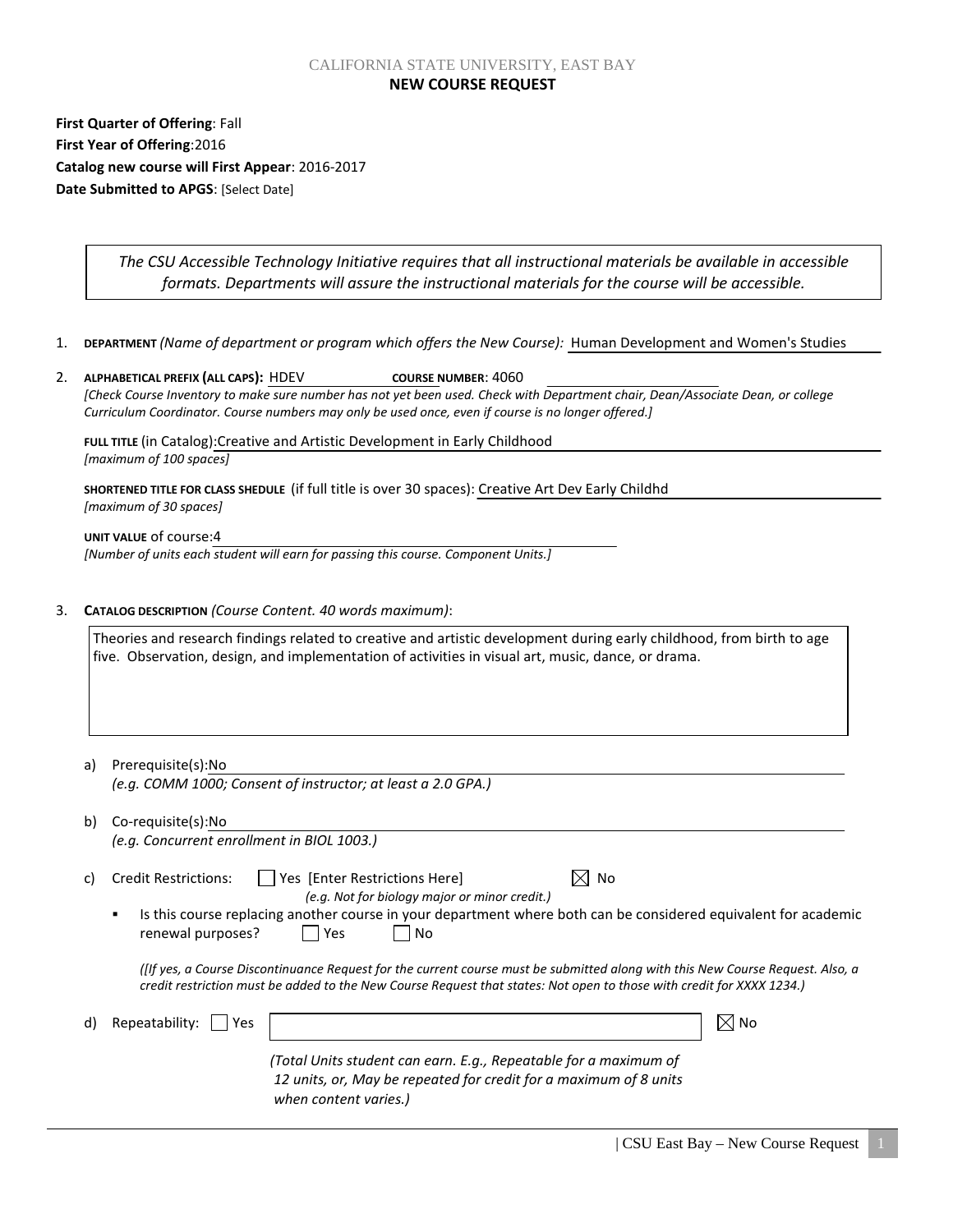- e) If the answer to d) above is yes, can students register for multiple sections of this same course in the same quarter?:  $\Box$  Yes  $\boxtimes$  No
- f) Cross-listing:  $\Box$  Yes  $\boxtimes$  No

If yes, list primary and secondary departments. Primary: [ ] Secondary: [ *(A New Course Request must be submitted for each of the two departments. Cross-listed courses are those that are identical, except for the course prefix.)* 

- g) Dual-listing:  $\vert \vert$  Yes  $\bowtie$  No
	- *(If yes, list the upper-division course number and title if this new course is at the graduate level or list the graduate*  course number and title if this new course is at the upper-division level. If both the upper-division and the *graduate level courses are being proposed at the same time, a New Course Request form must be submitted for each of the two courses.)*

Upper-division or Graduate level: Course # and Title [ ]

- h) Miscellaneous Course Fee:  $\Box$  Yes. Fee amount: \$  $\boxtimes$  No (If Yes, approval must be obtained from the Campus Fee Advisory Committee, which is handled by the Office of the VP, Administration and Finance. Note: all miscellaneous course fees under \$50 are covered by the A2E2 fee paid by students.)
- i) Grading Pattern:  $\Box$  ABC/NC  $\Box$  CR/NC only  $\Box$  A-F or CR/NC (student choice)  $\Box$  A-F only
- j) Hours/Week of Lecture: [ 4 ] (If no activity or lab, entire unit value from #2 above is placed here.)
- Non-Activity/lab units:  $\begin{bmatrix} N/A \\ \end{bmatrix}$  (If there is an activity or lab component, then list only the non-activity/lab units here.) k) Hours/Week of Activity or Lab (if applicable): [ N/A ]
- Activity/Lab units: [ ] (If there is an activity or lab component, then list only the activity/lab units here). If no activity or lab, indicate "None":[ ]
- I) Taught entirely on-line, on-ground, or hybrid (both):  $\boxtimes$  On-line  $\boxtimes$  On-ground  $\boxtimes$  Hybrid (both online and on-ground) If the answer is on-line or hybrid, also respond to the additional three questions below:
	- i. Describe the strategies for teaching this course either in an on-line or hybrid format. (Discuss the instructional methods for offering the course(s) content in an online or hybrid format)

HDEV is a WASC approved online degree program, and all courses are approved for online and hybrid delivery format.

Course documents and materials will be made available to students via Blackboard. BB also allows presentation of video lectures and short instructional video episodes on skills available 24/7 to the students. Tests (multiple choice, short answer, short essay, matching, etc.) are done on BB as well. Interactive tools available on BB, such as Wiki, Blog, Discussion Board, PeerMark, Groups, etc., will be used to engage student participation and collaboration. TurnItIn on BB will be used to raise consciousness of and avoid plagiarism. GradeMark on BB can be used for electronic grading with rubrics.

ii. Describe the experience, support and/or training available for the faculty members who will teach this online or hybrid course. (Discuss how you will ensure that faculty will know how to teach online or in a hybrid format.)

HDEV/WOST regular or lecturer faculty members have constant in-service training with the help of the university's Instructional Technology Support Services. Some faculty meeting time is dedicated to discuss instructional technology and online teaching pedagogy. New faculty members are referred to MATS for initial training, and receive peer support and consultation from department faculty colleagues. Currently, 3 regular faculty members in HDEV are taking the QM training for online instruction sponsored by CSUEB Online Campus.

iii. Assessment of online and hybrid courses. (Discuss how your department will assess the quality of the online and/or hybrid instruction to ensure it is equal or superior to your on-ground instruction). **Note: Assessment of learning is NOT addressed through student evaluations.**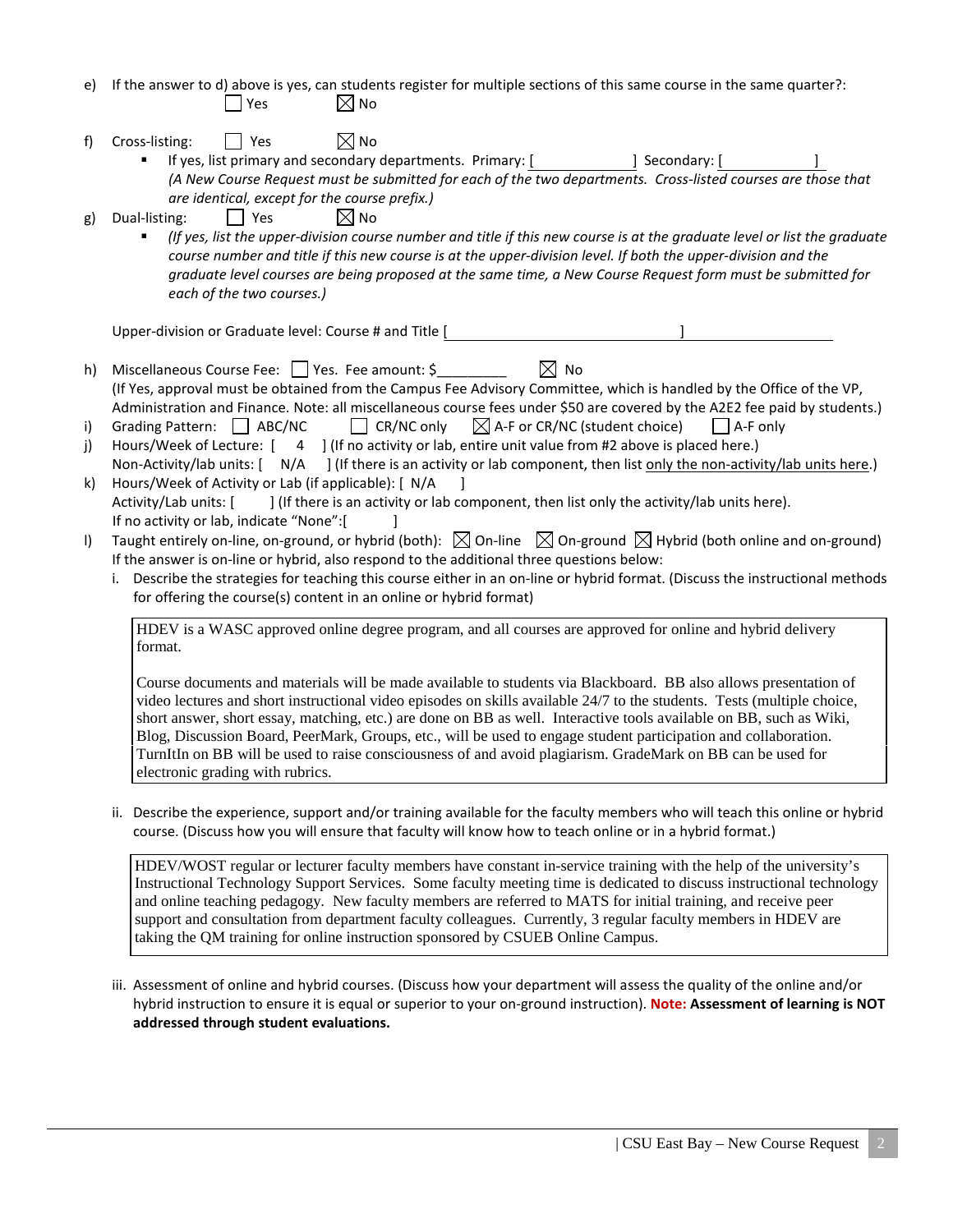Online and hybrid courses are subject to the same evaluation processes as on-ground courses as part of the department's annual student learning outcomes assessment processes. Online courses will be assessed by students in the courses by using the CSUEB's standard student course evaluations implemented online, according to the university's policy on student course evaluations. In addition, HDEV has annual assessment activities, assessing one programmatic SLO each year, and complete assessing all HDEV SLOs within each 5 year cycle. Currently, 3 HDEV online courses are engaged in the national QM online course quality review process, sponsored by CSUEB Online Campus.

m) Offered on state-support or self-support:  $\boxtimes$  State-Support  $\Box$  Self-Support

# 4. **COURSE INVENTORY DATA**

*(All information needed to complete #4 can be found in Appendix B, Course Classification System and Faculty Workload Formula. Once you decide on the Instructional Format, the remaining information is based on the corresponding Course Classification Number and falls neatly into place. If the course contains an activity or lab component, in addition to a lecture, discussion, or seminar component, be sure to list both components and indicate the appropriate hours/week in "j" and "k" above.)*

|                | <b>CSU Course Classification System</b>                                                                                                                                                                                                       | <b>First</b> | Second    |
|----------------|-----------------------------------------------------------------------------------------------------------------------------------------------------------------------------------------------------------------------------------------------|--------------|-----------|
|                | and Faculty Workload Formula                                                                                                                                                                                                                  | Component    | Component |
| a.             | <b>Instructional Format</b>                                                                                                                                                                                                                   | Lecture/Disc |           |
| b <sub>1</sub> | <b>Course Classification Number</b>                                                                                                                                                                                                           | $C-2$        |           |
| c.             | Class Hours/Week [Instructor Contact Hours]                                                                                                                                                                                                   | 4.0          |           |
| d.             | Student Credit Units [Component units/Units earned]                                                                                                                                                                                           | 4.0          |           |
| e.             | Workload K-factor [based on CS#]                                                                                                                                                                                                              | 1.0          |           |
| f.             | Weighted Teaching Units [component units X K-factor; d X e =<br>f1                                                                                                                                                                            | 4.0          |           |
| g.             | Normal Limit/Capacity [based on CS#. Note: Courses approved by<br>the GE Subcommittee of CIC to satisfy GE Area C4 or D4 must<br>have an enrollment capacity of 40. This maximum capacity is<br>temporary and will again be reviewed in 2012. | 50           |           |

## 5. **GENERAL EDUCATION-BREADTH REQUIREMENT(S), U.S. HISTORY-INSTITUTIONS REQUIREMENT, UNIVERSITY WRITING SKILLS REQUIREMENT** to be satisfied.  $\Box$  Yes  $\boxtimes$  No

 (If yes, list Area and Subarea, if appropriate for GE and Category for the Code. Refer to the GE Chapter in this manual for an explanation of the procedure for getting this course approved for GE or the Code Requirement. Refer to the University Writing Skills Chapter in this manual for an explanation of the procedure for getting this course approved for the UWSR.)

6. **JUSTIFICATION FOR/PURPOSE OF** the proposed new course: [Why does this course need to be added? Will this course be used in one of your existing majors, options, minors, or certificates? If so, which one and how? Will the major, option, minor, or certificate need to be revised as a result of the addition of this course?]

This course will be one of the elective courses for the Early Childhood Development Option of the Human Development B.A. degree.